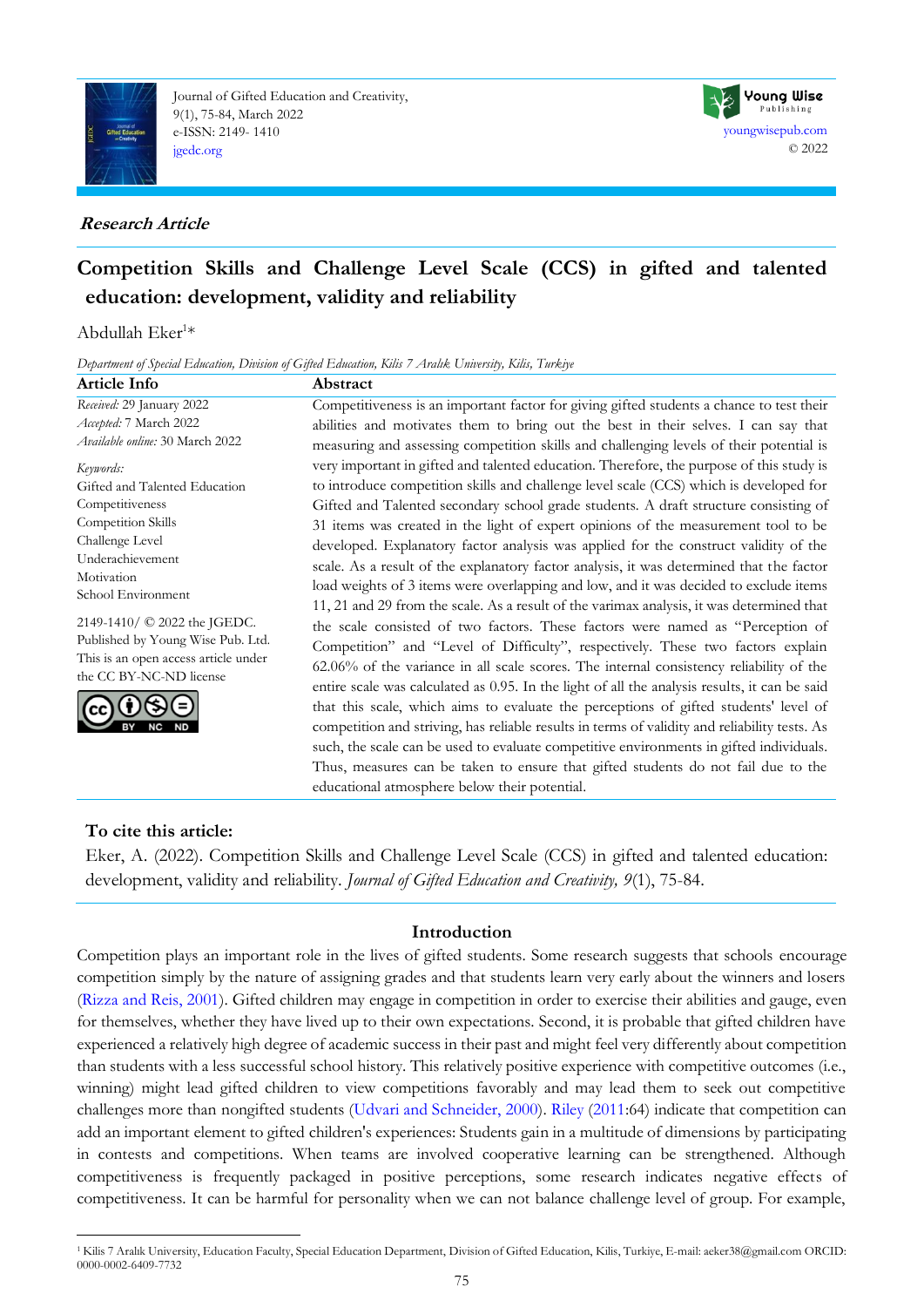[Ryckman, Thornton and Butler](#page-8-0) [\(1994\)](#page-8-0) have discovered that hypercompetitive individuals were highly narcissistic and held an exaggerated conception of their own worth, a closer look at their opinions revealed paradoxically low levels of self-esteem in these individuals.

One of the most important goals of the gifted education discipline is to realize their potential and transform these potential to a lifespan success. Research about the issue indicates that: often gifted individuals fail to show the expected permanent success and especially in higher education level and across their lifespan. We constantly hear the complaints of individuals who are seen as gifted because of their laziness and lack of will. Also underachievement after identified as gifted causes low self-esteem, low well-being and unhappiness for gifted individuals [\(Siegle and Schuler, 2000,](#page-8-0)  [Udvari and Schneider, 2010\)](#page-8-0).

It is observed that the parents do not understand that their children who have a high grade point average fall in grades over time and fail to achieve the expected success. Failing the university entrance exams or leaving the school life of a student who started his education life with brilliant success causes great disappointment for both the individual and his environment. This situation can be caused by many individual and environmental factors. Unsuccessful gifted people are a very heterogeneous group, and they may fail due to different external factors and individual characteristics [\(Reis and McCoach, 2000\)](#page-8-0). However, one of the most important factors causing this situation is; the individual's inability to gain a self-discipline and competitive ability that will force him to transform his potential into success and face the challenges of life [\(Feldhusen, 2005\)](#page-8-0). Every individual has to have the motivation and the will to work in order to face the difficulties of life and be successful. On the other hand, working discipline should be gained to individuals during their education life, especially in primary and secondary education [\(Rimm, 2002\)](#page-8-0).

In this context, one of the most important reasons why gifted education is a sub-discipline of special education is that these individuals cannot receive an education at a level that challenges their abilities in the normal education environment. A training program that imposes the same curriculum on every level of intelligence and ability does not need to strive for success because the gifted individuals remain below their level, and this may cause them to lose interest in school and education over time, or to lack the skills of work discipline. At this point, it would be useful to clarify that equal educational opportunities are not the same educational opportunities, because gifted students have different characteristics in terms of education and learning, and they need a differentiated curriculum [\(Chan, 2000\)](#page-8-0).

Unfortunately, gifted children often lose their motivation due to their needs that are generally not met in schools. As a result, such children may become problematic children in traditional schools and regular classrooms, as they ask a lot of questions, question rules, methods, and finish their studies before anyone else ([Yılmaz and Tortop, 2018](#page-8-0)).

The negative effects of gifted students not having a competitive environment and a compelling education level at primary school level are not visible in the short term and therefore are ignored [\(Ford, 2003\)](#page-8-0). It is common for parents to justify their gifted children not to challenge as: they reach the goals of lessons at the classroom; so they do not feel necessary to study more. However, standardized educational goals that are very easy to achieve for gifted students cannot predict a real success, even if they are realized. It can be said that: if students' educational competition enviroment below their intelligence and ability potential, they can easily have high academic scores. But these high academic scores can be the biggest obstacle on their talent development. Especially at primary and secondary grades, which are the most critical period for students to earn a working discipline, it may result to a lifelong failure.

In this context we can say that; it will be a critical intervention for gifted individuals to compete and challenge them with their own ability level peers and educate them with an enriched curriculum, to enforce them to high motivation for lifespan success. Otherwise, when these students can't reach competitive educational environment which requires higher performance of study effort and discipline, they are under risk to fail about overcoming the difficulties they faced in their adult life.

Therefore existing various scale that will determine the competition perception at economics and marketing, there are very limited study in educational sciences. Especially for regular classroom environments not existing yet any scale to measure competition and challenge level of gifted students. Due to that necessary it is aimed to contribute an important requirement about gifted education.

#### **The Relationship between Competition, Success and Motivation in Gifted Education**

In the literature, the failure of gifted individuals is defined as underachievement. It has been found that approximately 37% to 50% of gifted students show unexpected failures permanently or periodically [\(Peterson and Colangelo, 1995;](#page-8-0)  [Renzulli and Park, 2002\)](#page-8-0). In fact, it can be said that gifted students show unexpected failures more often than normal students (Sak, [2012\)](#page-8-0). The unexpected failure of the gifted briefly; It can be defined as an individual's performance in contradiction with the results of the applied ability and intelligence scales [\(Baum, Renzulli and Hébert 1995\)](#page-8-0).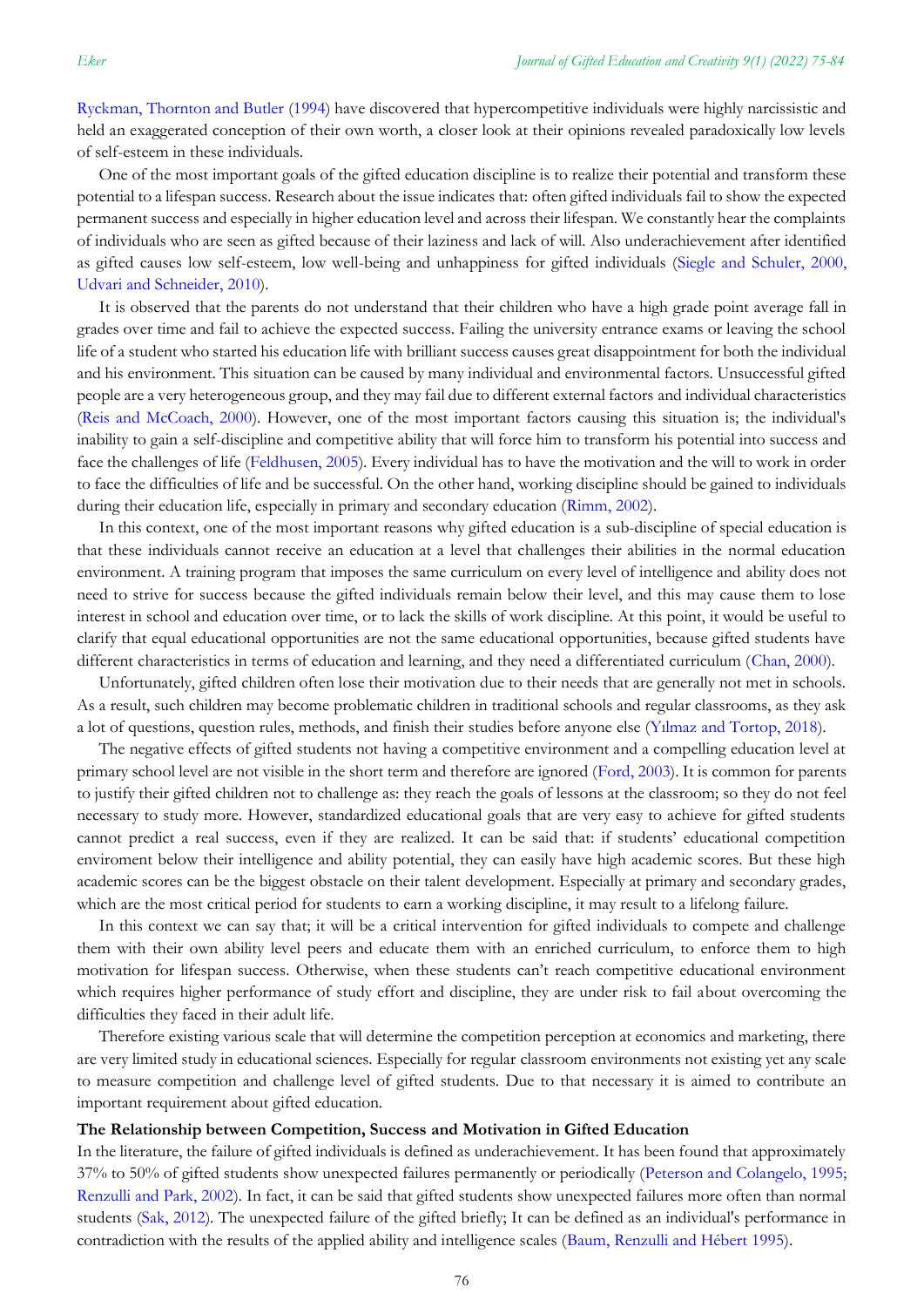According to literature it can be said that one of the most important factor underlying unexpected achievement is low motivation ([Yılmaz and Tortop, 2018](#page-8-0)). For this reason; the triple ring theory [\(Renzulli, 1986\)](#page-8-0) and successful intelligence theory [\(Sternberg, 1997\)](#page-8-0) provided. These are among the most important theories defining giftedness which are assuming motivational ability as one of the components of giftedness. [Renzulli](#page-8-0) [\(1986\)](#page-8-0) sees motivation as an intelligence factor and does not consider individuals whose motivational ability is lower than 85% of their peers as gifted.

Motivation is the power behind the individual's actions, called motive in the language of psychology. It is defined as the forces within the organism and the environment that provide energy to behavior. Motivation is classifying to two parts as: internal and external [\(Kazdin, 2000\)](#page-8-0).

Most successful gifted students are highly motivated students. According to [Siegle](#page-8-0) [\(2000\)](#page-8-0), motivation stems from three important factors. These factors are; value, self-efficacy and environmental perceptions. In this context, the school environment; it is an environmental factor that directly affects the student's motivation. We can say that one of the most important factors of extrinsic motivation is that there is a highly competitive and compelling classroom education environment and the student struggles to develop his / her potential.

In this context, the student; It is important to determine the achievement standard that is ideal for him and suitable for his / her potential and that the student gains awareness about it [\(Feldhusen, 2005\)](#page-8-0). This standard of achievement should be adjusted very well according to the level of the student. A target level that is very difficult to reach has the possibility of decreasing the work appetite and triggering hopelessness [\(Sak, 2012,](#page-8-0) p. 344). A target level that is very easy to reach will distract the student from realizing his potential, as stated before. It is very important for individual development that the determined success standard is feasible and worth the effort, and the potential of each student must be correctly identified in order to achieve this setting.

For this reason, determining students' perceptions of the competitive environment and their level of difficulties will give us information about the relationship between the current educational environment and their ability levels. In this way, educational programs can be evaluated and developed in terms of content level according to the competition and strain requirements of the students. Therefore, the Competition Skills and Challenge Level Scale (CCS) is a tool intended to be functional in evaluating gifted students' in-class competition and challenge levels.

#### **Purpose**

In this study, it is aimed to carry out the validity and reliability study of the Competition Skills and Challenge Level Scale (CCS), which was developed for gifted students.

#### **Method**

#### **Research Model**

This research was designed as a survey study. Due to survey the validity and reliability calculations of the Competition Skills and Challenge Level Scale (CCS) were made in this study. In the first stage of the study, the literature review was made on the concept of competition and the concept of competition in the education of gifted students. Scale items were created by the researcher within the framework of scientific theories and research in this context. Then 41-item scale trial form was obtained by taking expert opinions. The trial form was applied to the research participants in order to make validity and reliability studies.

#### **Participants**

The criterion sampling method, one of the purposeful sampling methods, was used to determine the study group of the study. Criterion sampling can be formed from people, events, objects or situations with certain qualities. In the study, in the selection of the study group where the application will be carried out, the diagnosis of students as gifted was taken as a criterion.

A total of 375 students, 125 boys and 250 girls, studying at primary school level in Konya and Ankara provinces participated in the study. According to [Comrey and Lee](#page-8-0) [\(1992\)](#page-8-0), the measures of adequacy of a sample on which factor analysis will be made are roughly; "Very bad =  $50$ ", "bad =  $100$ ", "medium =  $200$ ", "good =  $300$ ", "very good =  $500$ ", "excellent  $= 1000$  and more". Accordingly, since the sample size in this study is 330, it has a rating between "good / very good" in order to perform factor analysis on it. The approval of each participant was received. The demographic distribution of the students in the study group is shown below.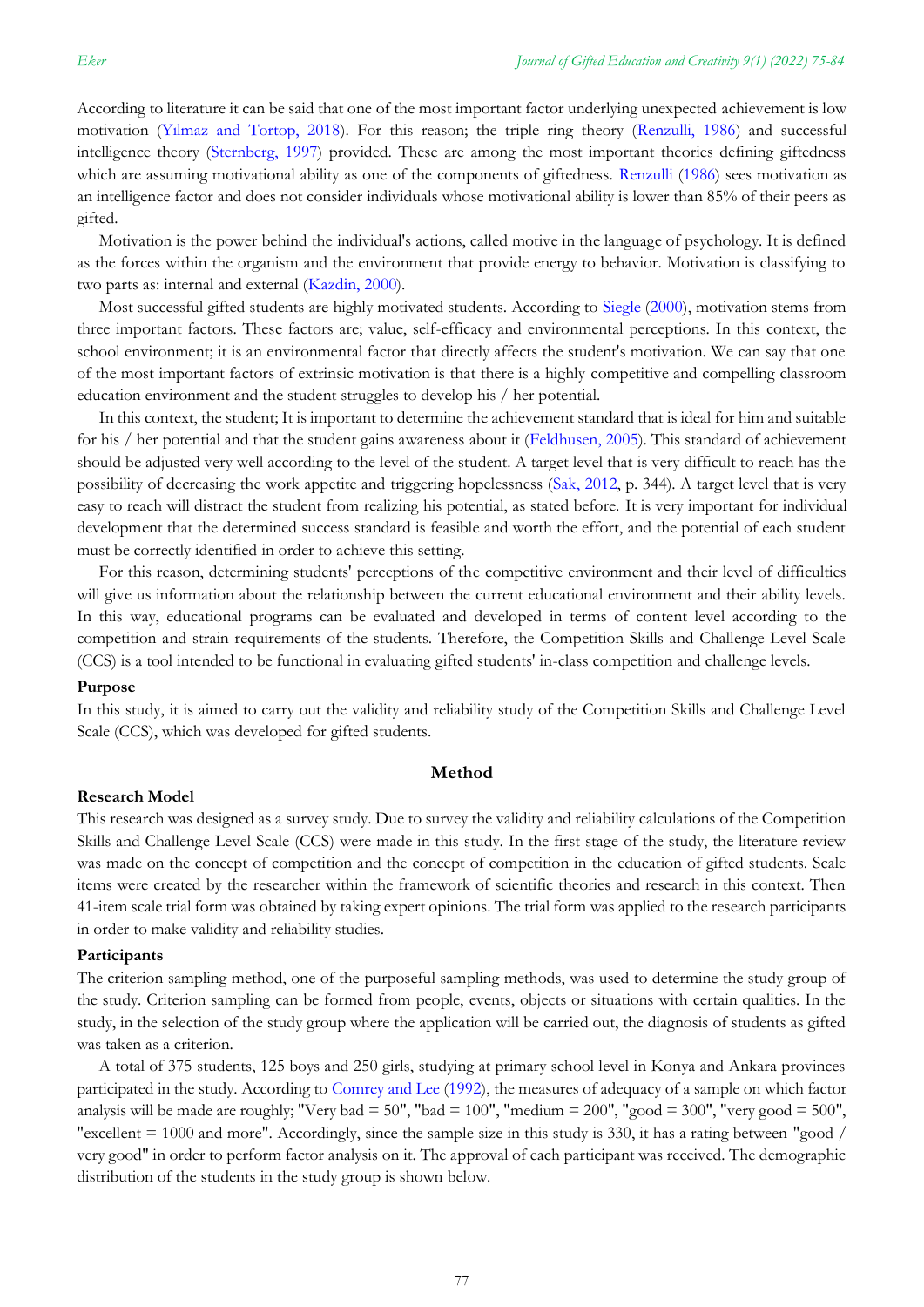| <b>Samples</b> |          |     | $\frac{0}{0}$ |
|----------------|----------|-----|---------------|
| Gender         | Female   | 250 | 66,7          |
|                | Male     | 125 | 33,3          |
| Grade level    | 3. grade | 180 | 48            |
|                | 4. grade | 195 | 52            |
| Total          |          | 375 | 100           |

# **Table 1** *The Distribution of the Students in the Study Group by Some Characteristics*

### **Scale Development Process**

The work and operations performed during the scale development process can be summarized as follows:

**Establishing an Item Pool:** Firstly, studies conducted in the literature especially about competition and gifted students reviewed to create an item pool for the scale [\(Renzulli, 1999; Peterson and Colangelo, 1995; Reis and](#page-8-0)  [Mccoach, 2000; Siegle and Schuler, 2000; Renzulli and Park, 2002; Udvari and Schneider, 2010; Sak, 2012; Leana-](#page-8-0)[Taşcılar, Kanlı, 2014; Rizzoli and Reis, 2014; Yılmaz and Tortop, 2018](#page-8-0)) were examined. Secondly, a group of students (15 people) working in pre-school education institutions were interviewed and their opinions were taken about what kind of educational practices they do within the framework of responsibility education for children. By combining the information obtained from both sources, a list of 48 items was created regarding the educational practices of students in preschool education institutions. Against the items in the list, to get the teacher evaluation regarding the frequency of the stated educational application (1) "Never", (2) "Rarely", (3) "Sometimes", (4) "Most of the time", (5) "Always" options are placed.

**Expert Validity:** The 48-item pool created was first examined by three pedagogists in terms of purpose and scope, and 12 items that were thought not to be directly related to the issue of competition and challenge in gifted education were removed from the list. The remaining 36-item list was then examined by two linguistics experts in terms of expression, spelling and spelling rules. Necessary corrections were made in line with the recommendations. Thus, the draft scale, which includes the directive with 36 items and named "Competition Skills and Challenge Level Scale (CCS)" due to its content, has been made ready for implementation.

**Data Collection:** The duplicated draft scale form was collected by the researcher after being applied to the students in the previously determined study group with the necessary permissions from the Provincial Directorate of National Education.

**Analyzing the Data:** The trial form of the measurement tool, which is arranged according to expert opinions and pre-application results, determines the construct validity of the scale. Therefore it was applied to the sample group to determine its sub-dimensions (explanatory factor analysis) and to determine the level of reliability [\(Zeller, 1988\)](#page-8-0). The reliability of the scale was calculated by two methods, namely Cronbach Alpha Coefficient and Test-Retest Method ([Tavşancıl, 2002](#page-8-0)). The data collected at the end of the application was analyzed with the SPSS 23 package program. In the analysis; Descriptive and procedural statistical techniques that should be done in scale development studies were used. Within the scope of descriptive analysis; arithmetic mean, standard deviation and percentage values for each question were examined. With the procedural analysis, the reliability level of the measuring tool, factor analysis to determine the sub-dimensions, correlation analysis to determine the relationship between the factors was included.

### **Findings**

The findings obtained as a result of the validity and reliability analysis of the scale are summarized below:

### **Validity Results**

Kaiser-Mayer-Olkin (KMO) and Bartlett's Test of Sphericity (BTS) tests were used to measure the adequacy of the sample used in the study. In KMO statistics; "Between 0.50 and  $0.70 = \text{moderate}$ ", "Between 0.71 and  $0.80 = \text{good}$ ", "between  $0.81$  and  $0.90$  = very good" and "0.91 and above = excellent" It is called (Field, 2002). The KMO test result of this developed measurement tool was determined to be 0.95. This value corresponds to the "excellent" classification. Thus, it can be said that the factor analysis made on these data gives quite reliable results. The BTS test is highly significant (99% confidence interval) for the data obtained in this study ( $B = 969.45$ ; p <0.01). From here, it can be said that these data are suitable for factor analysis.

### **Results of the Non-Rotated Principal Components Analysis**

After determining the appropriateness of the data obtained from the sample, the non-rotated principal component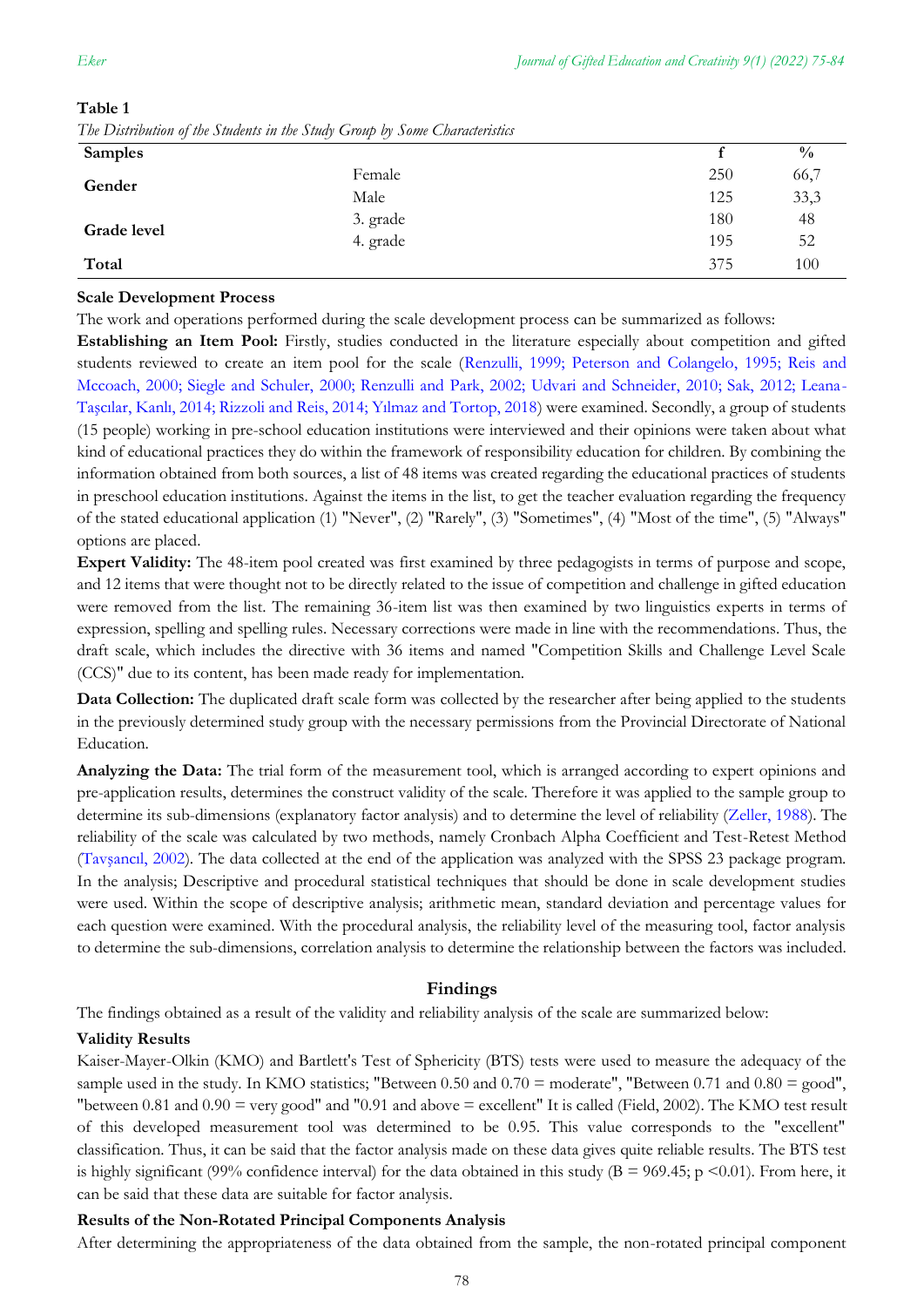analysis was applied to determine the factor structure of the scale. The results of the applied non-rotated principal components analysis showed that the measuring tool can be built on 2 factors. When the total explained variance and common variance tables were examined, it was determined that the measuring tool was collected under two factors with an eigenvalue greater than 2.00. Common variance is the sum of squares of factor load values in a variable [\(Büyüköztürk, 2002, 2005\)](#page-8-0).



### **Figure 1**

#### *Scree Plot of Competition Perception and Strain Level Scale*

The Scree Plot Graph was examined in the analysis of the items of the measurement tool because of the very few items loaded on some factors. As seen in Figure 1, the first sudden change in the Scree Plot curve occurred in the second factor. According to this curve, it was decided that the scale could probably consist of 2 factors [\(Field, 200](#page-8-0)2).As in this study, the Scree Plot curve can give very reliable results, especially in studies with more than 200 samples. However, although the Scree Plot curve is very useful, it is not always correct to base factor selections on this criterion alone [\(Field, 2002\)](#page-8-0). For this, in order to make the factor selection, principal component analysis rotated with Maximum Likelihood and Kaiser Normalization and Varimax methods was performed.

#### **Results of the Rotated Principal Components Analysis**

Principal component analysis; It deals with how a private variable contributes to the component and the creation of existing components within the data [\(Field, 2002\)](#page-8-0). In varimax rotation, items with a factor load of 0.30 are generally considered as the sub-cut of factor loads [\(Comrey and Lee, 1992\)](#page-8-0). In this study, items with a factor load of 0.40 were processed as the sub-cut of factor loads in varimax rotation, and items with a factor load of less than 0.40 were ignored. It was determined that the common variances of the two factors defined regarding the items ranged from 10.74 to 51.32. According to these findings, it was determined that the two factors emerging at the end of the analysis together explained about 62% of the total variance in the items and the variance related to the scale. This value is at an acceptable level since it is above 40% according to Kline (Cited in: [Ceyhan and Namlu, 2000\)](#page-8-0). According to the rotated components matrix table data, it was determined that some items in the scale loaded on more than one factor or their factor loadings were low. These items were removed from the measurement tool in order to limit the number of factors and increase the reliability level. At the end of these regulations, the total number of items was determined as 28. Depending on these processes, it is accepted that the scale consists of two sub-factors.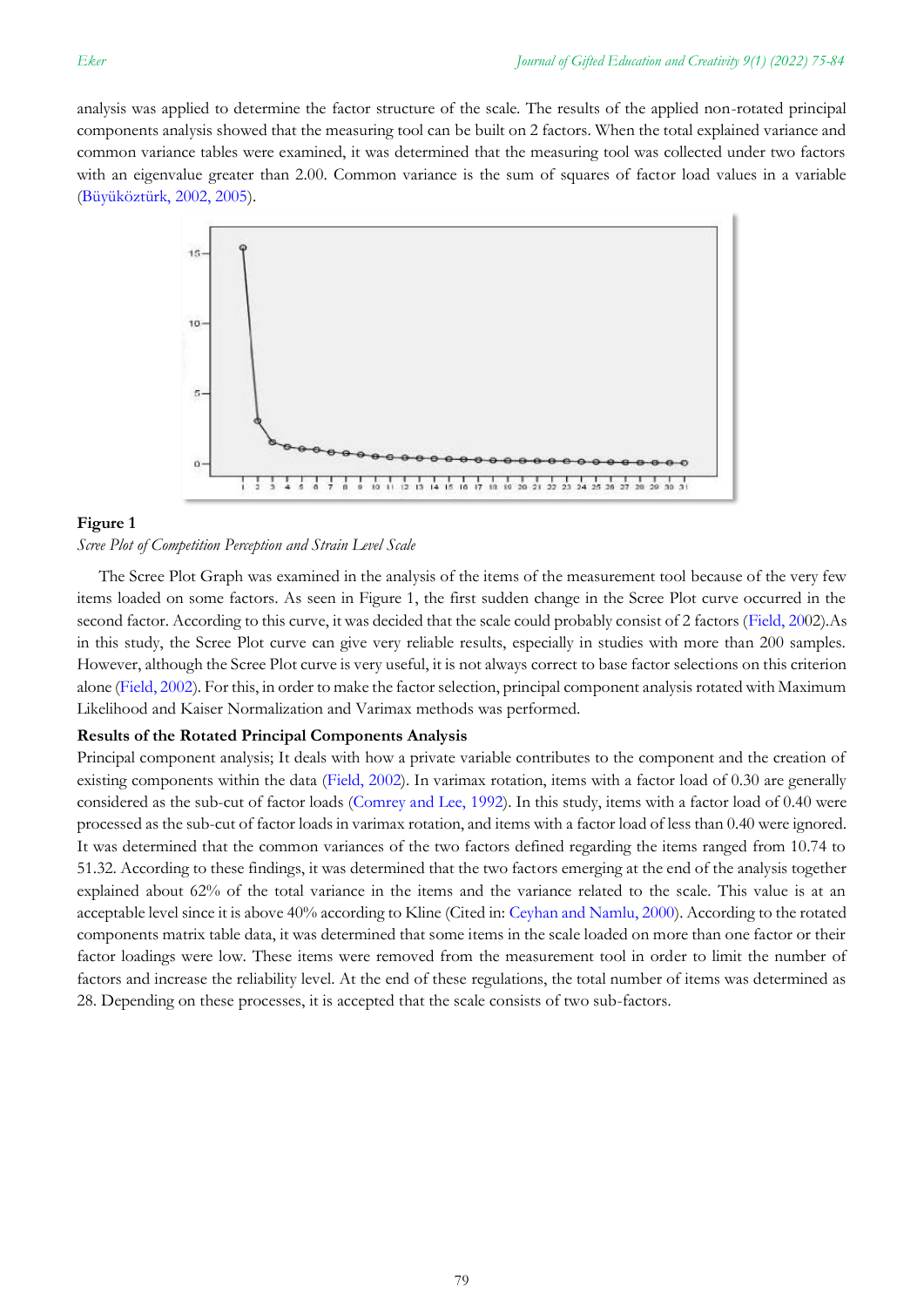# **Table 2**

| No                      | пнигрэгэ дүдсгээс<br>Items                                                                                  |      | <b>Factor Loads</b> |      |
|-------------------------|-------------------------------------------------------------------------------------------------------------|------|---------------------|------|
| $\mathbf{1}$            | I like competition in school because it gives me a chance to test my skills.                                | .736 |                     |      |
| $\overline{2}$          | I think competition environment in my classroom is perfect                                                  | .731 |                     |      |
| 3                       | I have very tough competitors in my class as talented and successful as I do.                               | .713 |                     |      |
| $\overline{\mathbf{4}}$ | I always want to get a hundred points in exams because I try to learn all the<br>information in the course. | .664 |                     |      |
| 5                       | I always want to get a hundred points in exams because I try to be the best in the<br>class.                | .654 |                     |      |
| 6                       | I think that my current school achievement is at the highest level of my talent<br>potential.               | .635 |                     |      |
| 7                       | I don't care about my class success. It doesn't matter to me what rank I am in the<br>class.                | .613 |                     |      |
| 8                       | Winning a competition makes me feel like a strong person.                                                   | .594 |                     |      |
| 9                       | I consider my potential rivals my enemy for first place.                                                    | .587 |                     |      |
| 10                      | I do not think there is anyone in the school to be my rival.                                                | .571 |                     |      |
| 11                      | If I can not find a competitor to compete, I will race myself.                                              | .554 |                     |      |
| 12                      | Being successful in the competition makes me think that I am superior to others.                            | .533 |                     |      |
| 13                      | I am jealous of my school competitors when they receive an award or success                                 | .530 |                     |      |
| 14                      | Even in a friendly gaming environment, I take competition seriously and become<br>ambitious.                | .457 |                     |      |
| 15                      | The world is a world of war and struggle. I always have to be the best to be<br>successful.                 | .756 |                     |      |
| 16                      | I strive for the failure of my competitors to win in the competition for success.                           | .721 |                     |      |
| 17                      | In the competition I am focusing only on my own success.                                                    | .713 |                     |      |
| 18                      | When I lose in competition, I get sick.                                                                     | .623 |                     |      |
| 19                      | Losing in competition only hurts me a little.                                                               | .511 |                     |      |
| 20                      | I find it useless to compete with my friends for success.                                                   | .491 |                     |      |
| 21                      | When the competition heats up, I immediately accept to lose and withdraw from<br>the race.                  |      | .845                |      |
| 22                      | I believe I can be both fiercely competitive and a good friend at school.                                   |      | .801                |      |
| 23                      | I admire and respect competitive and challenging people.                                                    |      | .752                |      |
| 24                      | Failing to reach an achievement goal I set makes me even more ambitious.                                    |      | .617                |      |
| 25                      | When I fail to reach a goal of success I have set, I fall into despair and leave<br>everything.             |      |                     | .663 |
| 26                      | I find the competitive environment sweet and fun                                                            |      |                     | .635 |
| 27                      | I wish I could be a competitive person but I don't have the strength                                        |      |                     | .591 |
| 28                      | It is not suitable for me to be hardworking and pushing yourself to compete.                                |      |                     | .543 |

*Latest Factor Loads of the Items in the Competition Skills and Challenge Level Scale According to the Rotated Principal Compo nent Analysis Method*

The factor loads obtained at the end of the Varimax rotation are roughly; "Between 0.32-0.44 = bad", "Between  $0.45-0.54$  = normal, between  $0.55-0.62$  = good", "Between  $0.63-0.70$  = very good" and "0.70 and above = excellent" [\(Comrey and Lee, 1992\)](#page-8-0). According to Table 2, the factor loadings obtained at the end of the varimax rotation were found to be between "0.70 and above = excellent" for 20 items, between  $0.63-0.70$  = very good for 3 items, and It was determined that "between  $0.55$ - $0.62$  = good" and "between  $0.45$ - $0.54$  = normal" within 3 items.

# **Naming the Factors**

The items in Factor 1 (1,2,3,4,5,6,7,8,9,10,12,13,14,16,17,29) are used to evaluate students' perceptions of class-wide competition environment and competitive skills. Therefore the first factor, which includes these 16 items, was named *"Competition Perceptions".* The items in Factor 2 (18,19,20,22,23,24,25,26,27,28,30,31) is directly related to the level of challenge in classroom. Research about competition indicates that: there is strong correlation between challenge level of individuals and their competitive attitudes [\(Ryckman, Hammer, Kaczor, and Gold, 1990\)](#page-8-0). In this context, the second factor is named *"Challenge Level Perceptions".*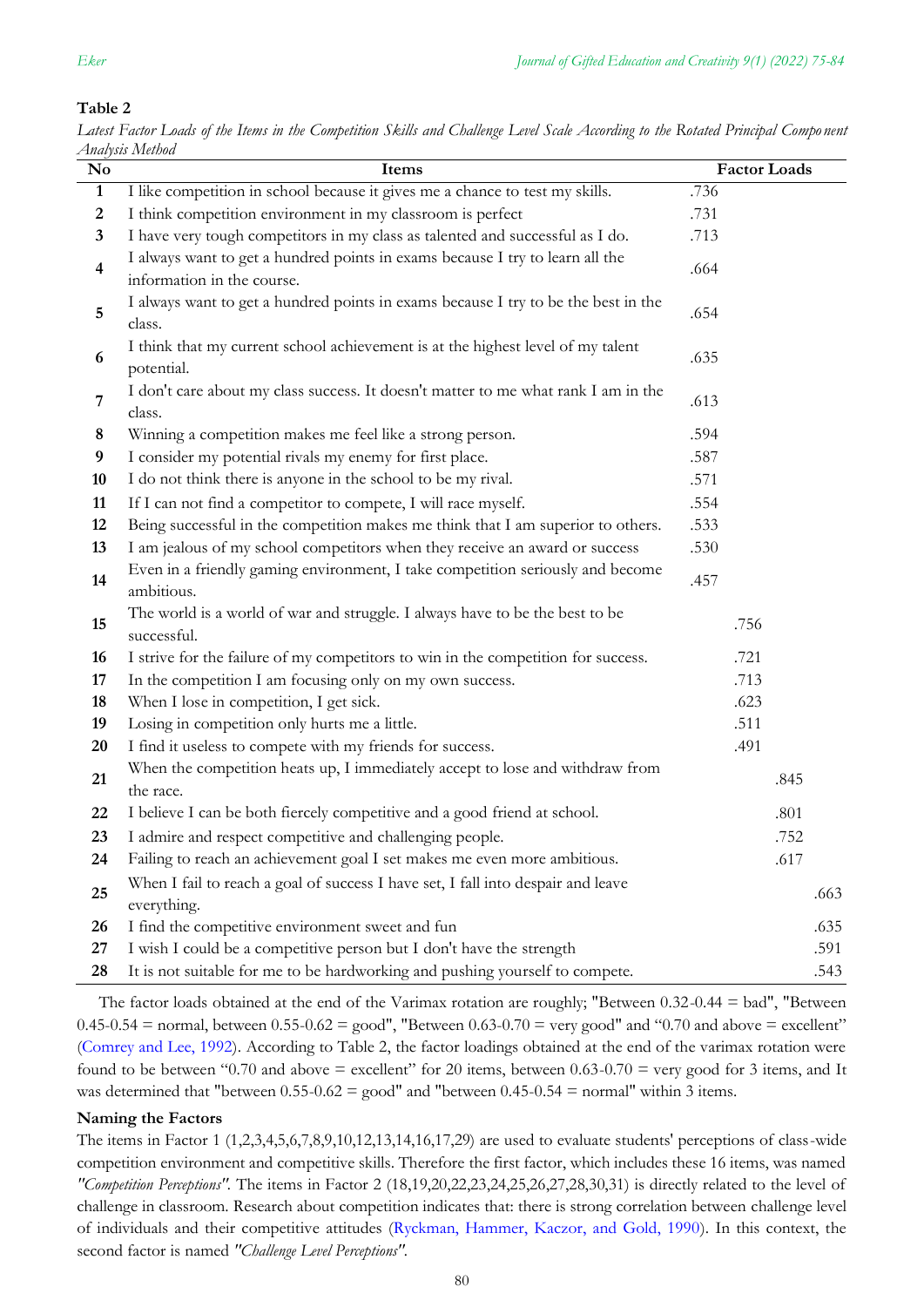### **Table 3**

| v ununit visiniis vieguvang ini suv-Dimensions of ini Competition skius unu Chauenge Level state (CCS)<br>Factors<br><b>Item Numbers</b><br>Variance Ratio |                                                |       |  |  |  |  |
|------------------------------------------------------------------------------------------------------------------------------------------------------------|------------------------------------------------|-------|--|--|--|--|
| 1- Competition Skills                                                                                                                                      | 1, 2, 3, 4, 5, 6, 7, 8, 9, 10, 12, 13, 14, 15, | 51,32 |  |  |  |  |
| 2- Challenge Level                                                                                                                                         | 23, 24, 25, 26, 28, 30, 31                     | 10.74 |  |  |  |  |
| Total                                                                                                                                                      | 28                                             | 62,08 |  |  |  |  |

*Variance Results Regarding the Sub-Dimensions of the Competition Skills and Challenge Level Scale (CCS)*

When Table 3 is examined, it is seen that the two sub-factors that make up the Competition Skills and Challenge Level Scale explain 62.08% of the variance in all scales scores. Factor 1, which constitutes the *"Competition Perceptions"*  has the highest number of items and the highest variance value among these two factors, explains 51.32% of the total variance. Factor 2, which constitutes the *"Challenge Level Perceptions"* dimension of the scale, consists of 7 items. The 10.74% variance explained by this factor corresponds to approximately 17% of the total variance value.

**Item Discrimination of CCS:** The coefficient values (r value) determined as the correlation coefficient within the framework of the Classical Test Theory (CTT) are considered as the discrimination value and can take values between -1 and 1. If the r values are low or higher than .05 significance level, it should be removed from the scale with the assessment that it is not distinctive [\(DeVellis, 2003; Pallant, 2007\)](#page-8-0). The item-total correlation values calculated for CCS are shown in Table 4:

### **Table 4**

|  | Adjusted Item Total Correlation Values for CCS Items |  |  |
|--|------------------------------------------------------|--|--|
|  |                                                      |  |  |

| <b>H-TU Factor</b>      |              |     | <b>BU</b> Factor<br><b>SVU Factor</b> |     |              | <b>GbU</b> Factor |             |  |
|-------------------------|--------------|-----|---------------------------------------|-----|--------------|-------------------|-------------|--|
| Md.                     | $\mathbf{r}$ | Md. | $\mathbf{r}$                          | Md. | $\mathbf{r}$ | Md.               | $\mathbf r$ |  |
|                         | $.620*$      | 15  | $.378*$                               | 21  | $.236*$      | 25                | $.614*$     |  |
| 2                       | $.490*$      | 16  | $.396*$                               | 22  | $.191*$      | 26                | $.618*$     |  |
| 3                       | $.496*$      | 17  | $.455*$                               | 23  | $.195*$      | 27                | $.351*$     |  |
| $\overline{\mathbf{4}}$ | $.520*$      | 18  | $.471*$                               | 24  | $.373*$      | 28                | $.501*$     |  |
| 5                       | $.507*$      | 19  | $.542*$                               |     |              |                   |             |  |
| 6                       | $.471*$      | 20  | $.497*$                               |     |              |                   |             |  |
| $\overline{7}$          | $.525*$      |     |                                       |     |              |                   |             |  |
| 8                       | $.484*$      |     |                                       |     |              |                   |             |  |
| 9                       | $.447*$      |     |                                       |     |              |                   |             |  |
| 10                      | $.424*$      |     |                                       |     |              |                   |             |  |
| 11                      | $.536*$      |     |                                       |     |              |                   |             |  |
| 12                      | $.439*$      |     |                                       |     |              |                   |             |  |
| 13                      | $.543*$      |     |                                       |     |              |                   |             |  |
| 14                      | $.349*$      |     |                                       |     |              |                   |             |  |

 $*: p<,001; N: 193$ 

In Table 3, the item-total correlation values of the items according to the factors in the CCS were between .349 and .620 for the H-TU factor; .378 to .497 for BU factor, .191 to .373 for SVU factor; For the GbU factor, it is seen that the value is between .351 and .618. Each of these correlation values shows that the relationship is significant and positive (p<,001). Accordingly, it can be said that the items in the CCS serve the general purpose of the scale (Pallant, 2007). According to the results of the construct validity and discrimination analyzes based on the data collected with the CCS, it can be said that it is appropriate to qualify the scale as a valid scale.

### **Descriptive Statistics Results for Factors**

In Table 5, the arithmetic mean and variance values of the items collected under two factors are given: **Table 5**

*Descriptive Statistics Results of the Sub-Factors of the Perception of CCS*

|          | ___<br>___ |                                 |                                          |
|----------|------------|---------------------------------|------------------------------------------|
|          | . .        | $\overline{\phantom{a}}$<br>. . | Variance                                 |
| Factor 1 | 277        | 3,56                            | $\overline{\phantom{a}}$<br><u>v., r</u> |
| Factor 2 | <u>JIJ</u> | $40-$<br>T.V                    | $\overline{z}$<br>$\cup, \cup$           |

When Table 5 is examined, it has been observed that the mean score of the items in Factor 1, which measures the competition perceptions of gifted students, is lower than the mean of the items in Factor 2, which measures the level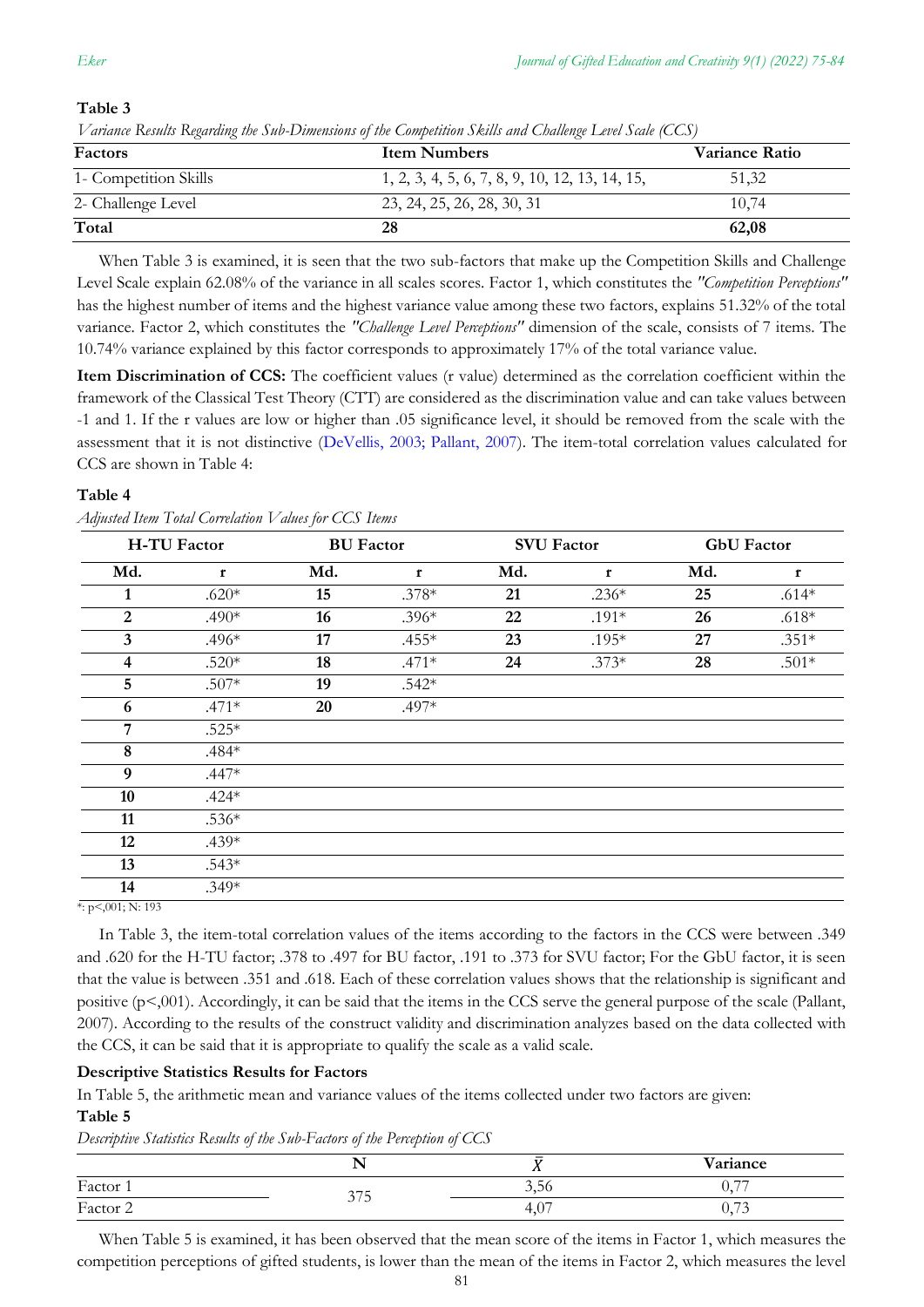of strain. Based on these findings; it can be said that the perception levels of the gifted students towards the competitive environment and competition abilities of the classroom are more positive than their perceptions of the challenge levels in the competition.

In Table 6, the number of items loaded on two sub-factors and the Cronbach Alpha reliability coefficients of these factors is given.

#### **Table 6**

*Descriptive Statistics Results on the Sub-Dimensions of the CCS*

| Factors  | Number of Items | <b>InternalConsistency Coefficient (a)</b> |
|----------|-----------------|--------------------------------------------|
| Factor 1 |                 | 0.96                                       |
| Factor 2 |                 |                                            |
| Total    |                 | 0.94                                       |

As a result of the reliability studies, it was determined that the Cronbach Alpha internal consistency coefficient of the whole scale was 0.94. In addition, the internal consistency coefficients for each sub-dimension of the measurement tool were also examined. At the end of these analyzes the Cronbach Alpha reliability coefficients of the sub-factors were; It was calculated as 0.96 for Factor1 and 0.72 for Factor 2.

According to these results, it can be said that the reliability level of the data obtained from the scale is quite sufficient [\(Ozdamar, 2004\)](#page-8-0). In accordance with the test-retest method, the scale was reapplied to 265 of the 375 students in the sample 3 weeks later, and the Cronbach Alpha internal consistency coefficient was found to be 0.94. This data is important in terms of showing the consistency of the scale over time.

#### **Conclusion**

In this study, it is aimed to develop a " Competition Skills and Challenge Level Scale" to be used in the education of gifted children in order to determine how competitive they are in the classroom and to what extent the classroom atmosphere forces them to develop their potential. The scale draft prepared for this purpose was applied to 375 gifted students. While developing the scale, the literature on the subject was reviewed as much as possible and seen that existing very limited studies on competition among gifted individuals [\(Peterson and Colangelo, 1995; Reis and](#page-8-0)  Mccoach, 2000; Siegle and [Schuler, 2000; Renzulli and Park, 2002; Udvari and Schneider, 2010; Sak, 2012; Leana-](#page-8-0)[Taşcılar, Kanlı, 2014; Rizzoli and Reis, 2014; Yılmaz and Tortop, 2018](#page-8-0)).

A draft structure consisting of 31 items was created in the light of expert opinions of the measurement tool to be developed. Explanatory factor analysis was applied for the construct validity of the scale. As a result of the explanatory factor analysis, it was determined that the factor load weights of 3 items were overlapping and low, and it was decided to exclude items 11, 21 and 29 from the scale. As a result of the varimax analysis, it was determined that the scale consisted of two factors. As indicated in Table 2, these factors were named as "perception of competition" and "level of difficulty", respectively. These two factors explain 62.06% of the variance in all scale scores. The internal consistency reliability (Cronbach Alpha) of the entire scale was calculated as 0.95.

In the light of all the analysis results, it can be said that this scale, which aims to evaluate the perceptions of gifted students' level of competition and striving, has reliable results in terms of validity and reliability tests. As such, the scale can be used to evaluate competitive environments in gifted individuals. Thus, measures can be taken to ensure that gifted students do not fail due to the educational atmosphere below their potential.

Competition plays an important role in the lives of gifted adolescents. Some research suggests that schools encourage competition simply by the nature of assigning grades and that students learn very early about the winners and losers [\(Rizza and Reis, 2001\)](#page-8-0). For gifted and talented students, one of the most important aim for educators and researchers is handling underachievement situations of these students. Competitiveness is an important factor for giving them a chance to test their abilities and motivates them to bring out the best in their selves. Also, for a lifespan success, education must challenge students' potentials strongly because; herewith they will be acquired study discipline. If they educate with a low-level curriculum than their potential and not existing competition environment in the classroom, this can because of their lifespan failure. So as; we can say that measuring and assessing competition skills and challenging levels of their potential is very important in gifted and talented education.

At the study, an evidence-based scale was provided by researchers to evaluate competition skills and challenging levels of gifted and talented students. Results indicate that CCS is a valid and reliable scale for measuring competition and challenging perceptions of gifted students.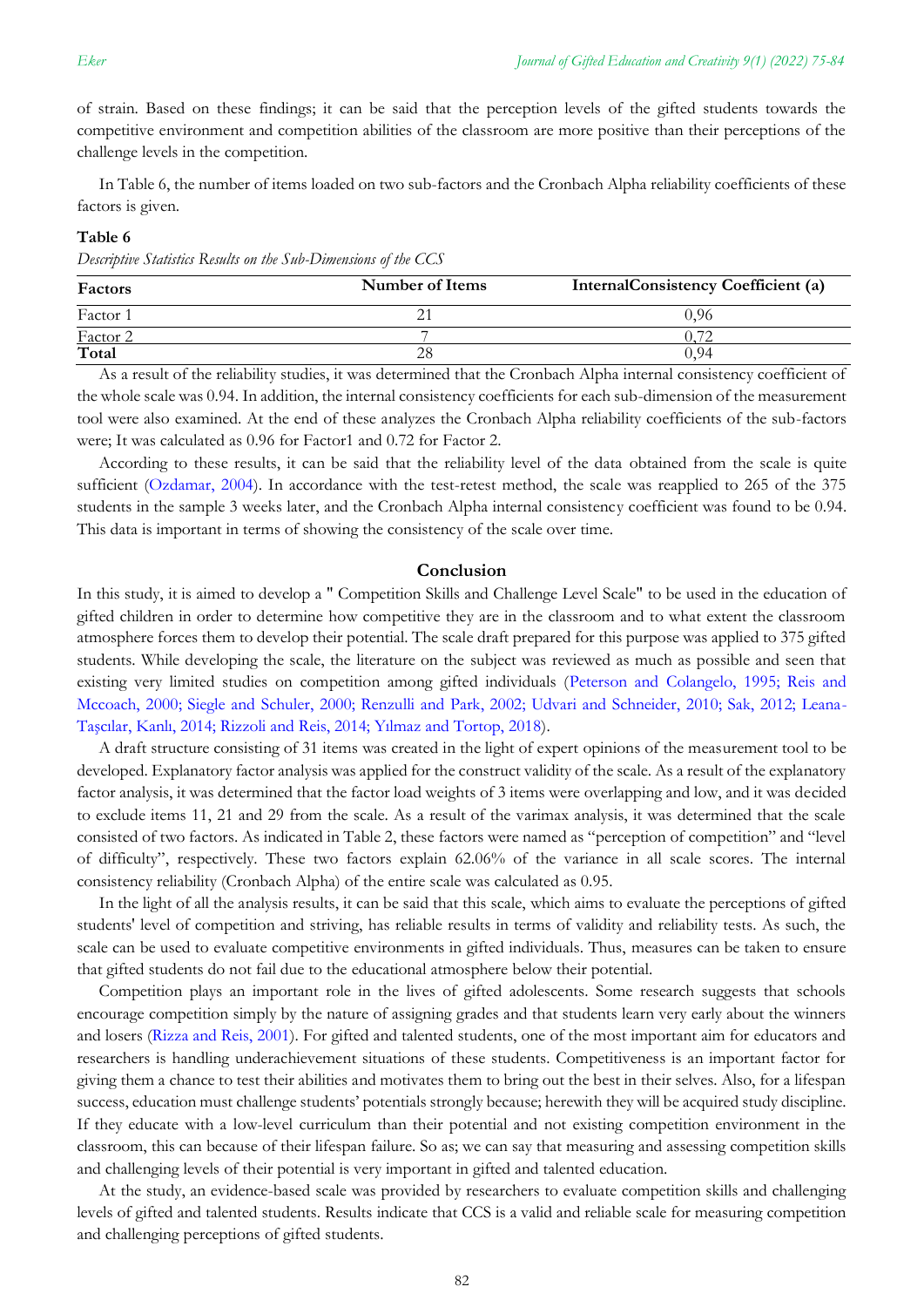#### **Biodata of Author**



**Assist. Professor Abdullah Eker** completed his undergraduate education at Istanbul University, Teaching Program for the Gifted in 2009. She completed her master's degree in the field of gifted education at Anadolu University. He completed his doctorate in Konya Necmettin Erbakan University, Department of Special Education, in 2020 with the thesis named "The Effectiveness of Training Programme for Gifted and Talented Students' Elementary Teachers in order to

Enhance their Competences". She is still working as a lecturer at Kilis 7 Aralık University, Faculty of Education, Department of Special Education. E-mail: aeker38@gmail.com ORCID: 0000-0002-6409-7732

#### <span id="page-8-0"></span>**References**

- Baum, S. M., Renzulli, J. S., Ve Hébert, T. P. (1995). Reversing underachievement: creative productivity as a systematic intervention*. Gifted Child Quarterly, 39*(4), 224-235.
- Büyüköztürk, Ş. (2002). Faktör analizi: Temel kavramlar ve ölçek geliştirmede kullanımı. *Eğitim Yönetimi, 32*, 470-483.

Büyüköztürk, Ş. (2005). *Sosyal Bilimler İçin Veri Analizi El Kitabı.* 5. Baskı, Ankara: PegemA Yayıncılık.

Chan, D., W., (2000). Exploring Identification Procedures of Gifted Students by Teacher Ratings: Parent Ratings and Students Self-Reports in Hong Kong. *High Ability Studies, 11* (1), 69-82.

Ceyhan, E., Namlu, A. G. (2000). Bilgisayar kaygı ölçeği (BKÖ): Geçerlik ve güvenirlik çalışması. *Anadolu Üniversitesi Eğitim Fakültesi Dergisi, 10* (2), 77-93.

Comrey, A. L., Lee, H. B. (1992). *A First Course in Factor Analysis. Second Edition*. New Jersey: Lawrence Erlbaum Associates, Publishers, Hillsdale.

Field, A. (2002). *Discovering Statistics Using SPSS.* London: Sage Publications Ltd.

- Feldhusen, J. F. (2005). *Conceptions of giftedness*, in Giftedness, talent, expertise, and creative achievement, R. J. Sternberg & J. E. Davidson (Eds.), (pp. 64–79). New York: Cambridge University Press.
- Ford, D. Y. (2003). Two other wrongs don't make a right: Sacrificing the needs of diverse students does not solve gifted education's unresolved problems. *Journal for the Education of the Gifted*, *26*, 283-291.

Kazdin, AE. (2000). *"Motivation: an overview". Encyclopedia of Psychology*. American Psychological Association. ISBN 978-1-55798- 187-5.

- Leana-Taşcılar, M. Z., Kanlı, E. (2014). Investigation Of perfectionism and self-esteem scores of gifted and average students. Ankara University, *Journal of Faculty of Educational Sciences, 47*(2), 1-20.
- Little, R. J. A., Rubin D. R. (1987). *Statistical Analysis with Missing Data.* New York: John Wiley & Sons.
- Patton, M.Q. (1980). *Qualitative Evaluation Methods.* United Kingdom: Beverly Hills, Sage Publications.
- Peterson, J., Colangelo, N. (1995). Gifted achievers and underachievers: a comparison of patterns found in school records. *Journal of Counseling and Development, 74*(4), 399-407.
- Reis, S. M., McCoach, D. B. (2000). The underachievement of gifted students: What do we know and where do we go? *Gifted Child Quarterly, 44*(3), 152–170[. https://doi.org/10.1177/001698620004400302](https://doi.org/10.1177/001698620004400302)
- Renzulli, J. S. (1986). The three-ring conception of giftedness: A developmental model for creative productivity. In R. J. Sternberg & J. E. Davidson (Eds.), *Conceptions ofgiftedness* (pp. 53–92). New York, NY: Cambridge University.
- Renzulli, J. S., Reis, S. M. (1994). Research related to the schoolwide enrichment model. *Gifted Child Quarterly*, *38*(1), 2–14. [CrossRef](https://doi.org/10.1177/001698629403800102)[Google Scholar](http://scholar.google.com/scholar_lookup?title=Research%20related%20to%20the%20schoolwide%20enrichment%20model&author=JS.%20Renzulli&author=SM.%20Reis&journal=Gifted%20Child%20Quarterly&volume=38&issue=1&pages=2-14&publication_year=1994)
- Renzulli, J. S. (1999). What is this thing called giftedness, and how do we develop it? A twenty five year perspective. *Journal for the Education of the Gifted*, *23*(1), 3-54.
- Renzulli, J. S., Park, S. (2002). *Giftedness and high school dropouts: personal, family, and school-related factors,* University of Connecticut, The National Research Center on The Gifted and Talented Publications.

Riley, T. L. (2011). *Teaching gifted students in the inclusive classroom*. The practical Strategies in Gifted Education. Texas: Prufrock Press.

- Rimm, S. (2002). *Peer pressure and the social acceptance of gifted students*. In M. Niehart, S. M. Reis, N. M. Robinson, S. M. Moon (Eds.) The social and emotional development of gifted children (13-18). Washington, D.C.: Prufrock Press.
- Rizza, M., Reis, S. (2001). Comparing and Contrasting: Stories of Competition. *Gifted Child Quarterly, 45.* 54-62. 10.1177/001698620104500108.
- Ryckman, R. M., Thornton, B., & Butler, J. C. (1994). Personality correlates of the Hypercompetitive Attitude Scale: Validity tests of Horney's theory of neurosis. *Journal of Personality Assessment, 62*(1), 84–94. https://doi.org/10.1207/s15327752jpa6201\_8

Sak, U. (2012). *Üstün Zekalılar Özellikleri Tanılamaları Eğitimleri*. Ankara: Maya Akademi Publications.

Siegle, D., Schuler, P. A. (2000). Perfectionism differences in gifted middle school students. *Roeper Review, 23*(1), 39-44.

Siegle, D. (2000). Parenting achievement oriented children. *Parenting For High Potential, 6,* 29–30.

Tavşancıl, E. (2002). *Tutumların Ölçülmesi ve SPSS ile Veri Analizi*. Ankara: Nobel Yayınları.

- Udvari, S. J. & Schneider, B. H. (2000). Competition and the adjustment of gifted children: a matter of motivation. *Roeper Review, 22*(4), 212-216.
- Yılmaz, S., Tortop, H.S. (2018) The Underachievement of Gifted Students, *Journal of Gifted Education and Creativity, 5*(2), 1-9
- Zeller, R. A. (1988). *Validity. Education Research, Methodology, and Measurement an International Handbook* (Ed: Keeves, J.P.). 1th Edition, Oxford: Pergamon Press PLC, Headington Hill.